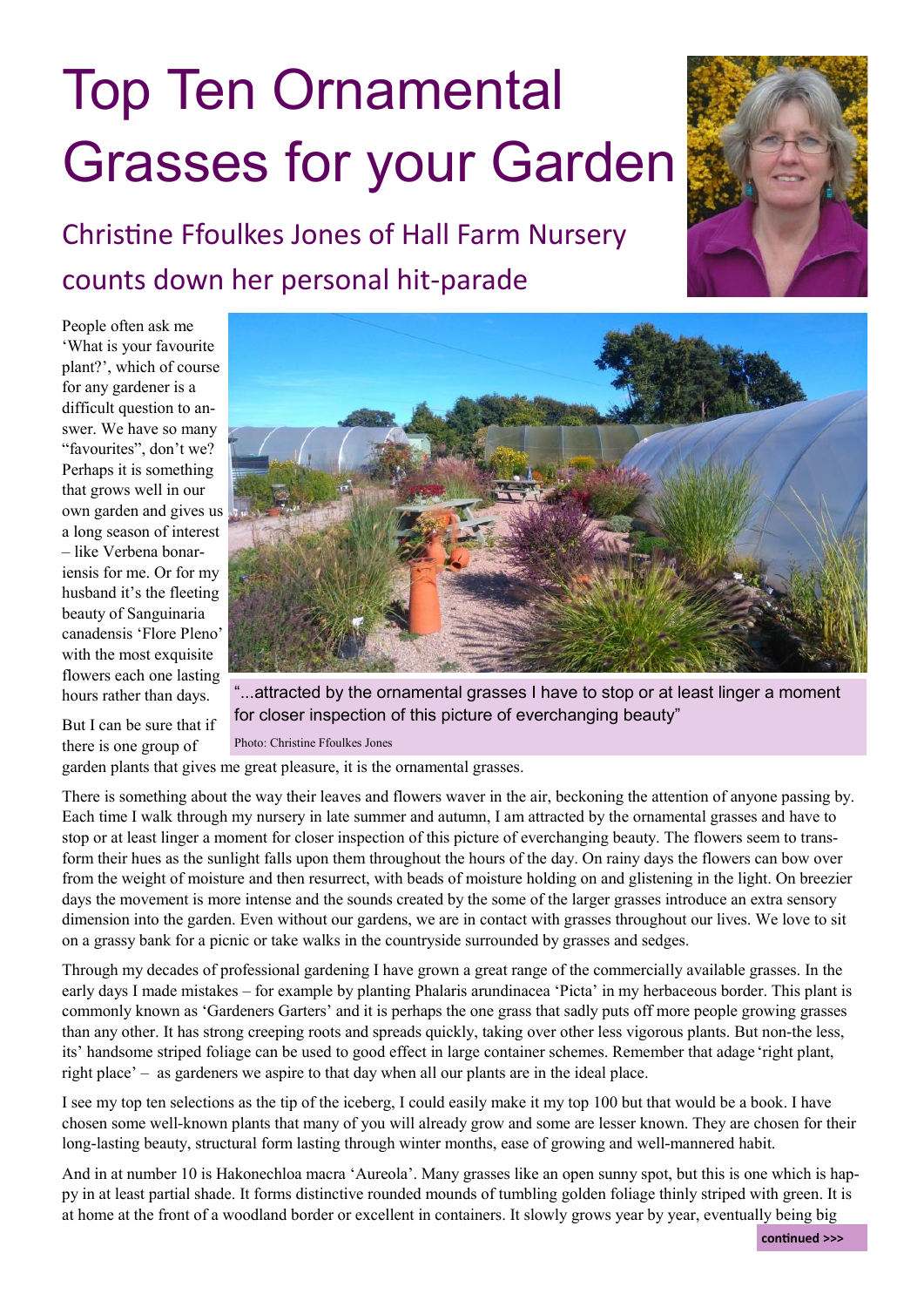enough to fill a stately home sized container. If you have trouble remembering or pronouncing its name then use my pet name for it 'Hack 'em off lower'….it will also help you to prune it…in February do precisely that!

At number 9 is Calamagrostis brachytricha. Known as Korean Feather Grass. 4 to 5ft high in flower it forms a clump of loose, glossy green leaves and plumes of purple-tinged sprays of flowers in late summer and early autumn. It remains upright and attractive through until spring.

For the children we have number 8. Lagurus ovatus 'Bunny's Tails'. I include this annual grass in my list because if you grow a batch of these from seed this spring you will be sure to tap into the imagination of someone young or young at heart. Within weeks you will have neat little clumps of soft grassy foliage, topped with furry bunny tail flower heads. Collect your own seed for future plantings. The flowers also dry very well too for floral art work.

Number 7 is one of the many Miscanthus - sinensis 'Morning Light'. This sturdy clump forming perennial attains a height of 5 to 6ft with its fine silvery variegated foliage. It is quite slow to start but left undisturbed it steadily increases to form an eye-catching accent plant. It looks stunning against a dark background.

At 6 it is Pennisetum alopecuriodes 'Red Head'. Some Pennisetums are prolific self-seeders, but not this one. It is a politely mannered perennial which thrives in an open sunny position. Striking dark bottlebrush flowers spray out of the compact mounds of foliage from midsummer onwards. They remain on the plant standing well throughout the worst of winter weathers – including snow. Also, the flowers are good for cutting, a virtue of many ornamental grasses.

In at 5 it's Cortaderia selloana, the Pampas Grass. Many of us will remember how popular this plant was in 1970's front gardens, where it left little room for anything else. If you have a small garden there are dwarf forms available such as 'Pumila', but if you do garden on a larger scale then the Pampas Grass is a bold and impressive garden plant.

At 4 it's Stipa tenuisissima or Pony Tail Grass. Growing about 18" tall in flower, it is useful in borders, containers and gravel gardens. Admire it early in the season with its fine fresh verdant feel, then in summer as it starts to flower neat and upright and into late summer when the flowers erupt into clouds which billow in breeze. See it at dawn on a summer morning, heavy with early morning dew from a cool night and the effect is surreal and eerie.

Number 3 is Calamagrostis x acutiflora 'Karl Foerster' Widely used in landscaping schemes, especially on traffic islands on the continent, it is more than worthy of a place in the finest gardens. It has a very strong upright habit and I like to describe it as taking up the space of a slim 5 to 6ft high person standing in the garden. It is a great accent plant and works well as a single specimen or in mass plantings.

At 2 is the subtle beauty of Panicum virgatum 'Squaw'. As the name suggests it is a native of the North American Prairies. Forming strong clumps 4 to 5ft high, with dainty airy panicles of flowers in late summer and autumn. These flowers seem to reflect the colours of surrounding plants, whether it is the powdery blue of Aster 'Little Carlow', striking yellow of Rudbeckia fulgida var. deamii' or strong mauve of Verbena bonariensis – all of which associate perfectly with this grass.



"Hakonechloa macra 'Aureola' is happy in at least partial shade."

Photo: Christine Ffoulkes Jones



"Calamagrostis brachytricha is known as Korean Feather Grass."

Photo: Christine Ffoulkes Jones



"Calamagrostis x acutiflora 'Karl Foerster' is a great accent plant."

Photo: Christine Ffoulkes Jones